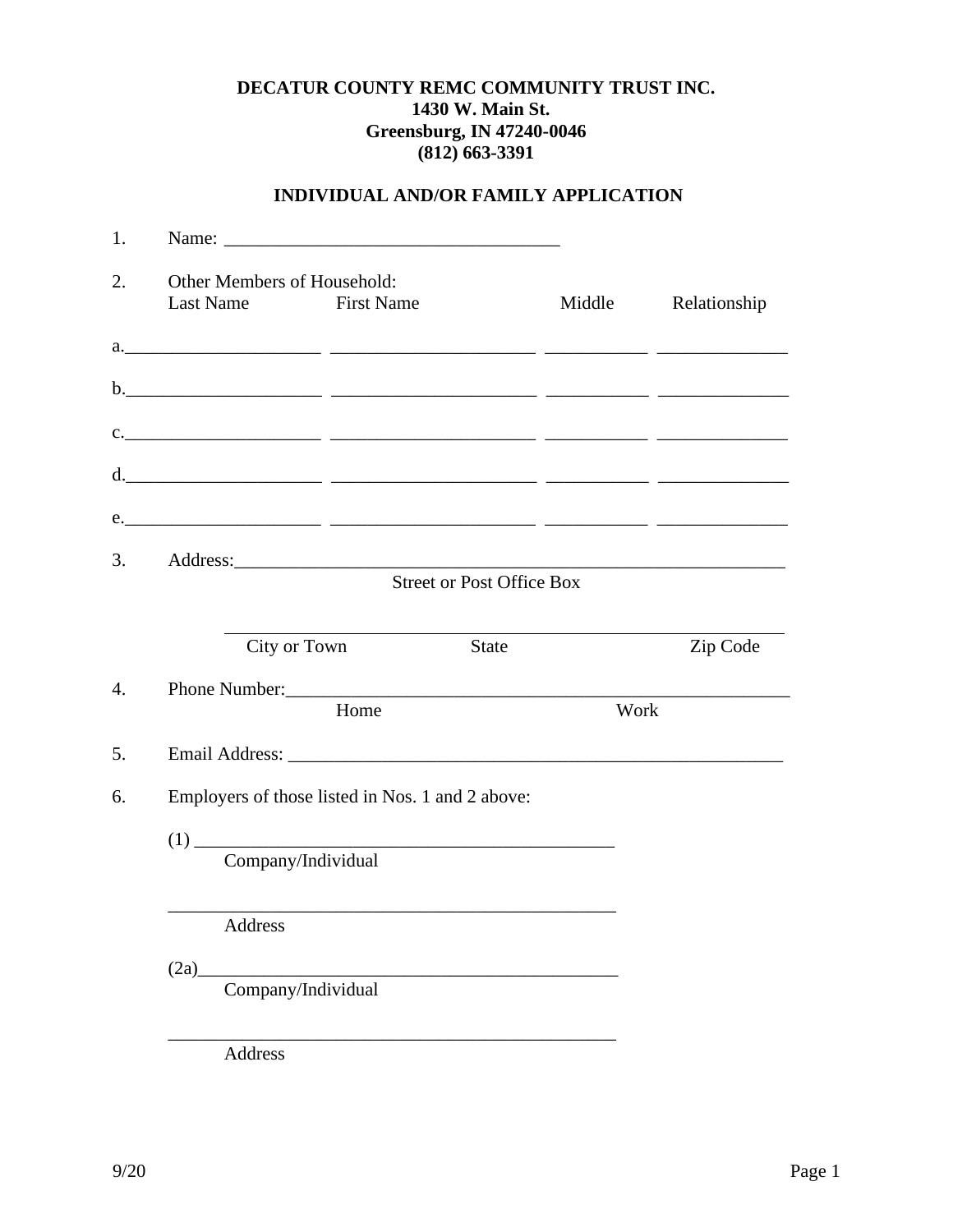$(2b)$ 

Company/Individual

\_\_\_\_\_\_\_\_\_\_\_\_\_\_\_\_\_\_\_\_\_\_\_\_\_\_\_\_\_\_\_\_\_\_\_\_\_\_\_\_\_\_\_\_\_\_\_\_

\_\_\_\_\_\_\_\_\_\_\_\_\_\_\_\_\_\_\_\_\_\_\_\_\_\_\_\_\_\_\_\_\_\_\_\_\_\_\_\_\_\_\_\_\_\_\_\_

Address

 $(2c)$ 

Company/Individual

Address

7. Reason for request for donation **(Please include amount requested, with maximum being \$2,500 per year, and detailed listing of specific items that will be purchased or a detailed description of specific use of funds**):

8. Is individual or family receiving any other form of assistance or aid for above stated request (donations, insurance, etc) ?

 $Yes \qquad \qquad No \qquad$ 

\_\_\_\_\_\_\_\_\_\_\_\_\_\_\_\_\_\_\_\_\_\_\_\_\_\_\_\_\_\_\_\_\_\_\_\_\_\_\_\_\_

\_\_\_\_\_\_\_\_\_\_\_\_\_\_\_\_\_\_\_\_\_\_\_\_\_\_\_\_\_\_\_\_\_\_\_\_\_\_\_\_\_

 $\overline{\phantom{a}}$  ,  $\overline{\phantom{a}}$  ,  $\overline{\phantom{a}}$  ,  $\overline{\phantom{a}}$  ,  $\overline{\phantom{a}}$  ,  $\overline{\phantom{a}}$  ,  $\overline{\phantom{a}}$  ,  $\overline{\phantom{a}}$  ,  $\overline{\phantom{a}}$  ,  $\overline{\phantom{a}}$  ,  $\overline{\phantom{a}}$  ,  $\overline{\phantom{a}}$  ,  $\overline{\phantom{a}}$  ,  $\overline{\phantom{a}}$  ,  $\overline{\phantom{a}}$  ,  $\overline{\phantom{a}}$ 

 $\overline{\phantom{a}}$  ,  $\overline{\phantom{a}}$  ,  $\overline{\phantom{a}}$  ,  $\overline{\phantom{a}}$  ,  $\overline{\phantom{a}}$  ,  $\overline{\phantom{a}}$  ,  $\overline{\phantom{a}}$  ,  $\overline{\phantom{a}}$  ,  $\overline{\phantom{a}}$  ,  $\overline{\phantom{a}}$  ,  $\overline{\phantom{a}}$  ,  $\overline{\phantom{a}}$  ,  $\overline{\phantom{a}}$  ,  $\overline{\phantom{a}}$  ,  $\overline{\phantom{a}}$  ,  $\overline{\phantom{a}}$ 

If yes, please list: (County, State, Federal, Private, etc.)

8a. Where have you applied for assistance in the past year?

 $\overline{\phantom{a}}$  ,  $\overline{\phantom{a}}$  ,  $\overline{\phantom{a}}$  ,  $\overline{\phantom{a}}$  ,  $\overline{\phantom{a}}$  ,  $\overline{\phantom{a}}$  ,  $\overline{\phantom{a}}$  ,  $\overline{\phantom{a}}$  ,  $\overline{\phantom{a}}$  ,  $\overline{\phantom{a}}$  ,  $\overline{\phantom{a}}$  ,  $\overline{\phantom{a}}$  ,  $\overline{\phantom{a}}$  ,  $\overline{\phantom{a}}$  ,  $\overline{\phantom{a}}$  ,  $\overline{\phantom{a}}$ 

 $\overline{\phantom{a}}$  ,  $\overline{\phantom{a}}$  ,  $\overline{\phantom{a}}$  ,  $\overline{\phantom{a}}$  ,  $\overline{\phantom{a}}$  ,  $\overline{\phantom{a}}$  ,  $\overline{\phantom{a}}$  ,  $\overline{\phantom{a}}$  ,  $\overline{\phantom{a}}$  ,  $\overline{\phantom{a}}$  ,  $\overline{\phantom{a}}$  ,  $\overline{\phantom{a}}$  ,  $\overline{\phantom{a}}$  ,  $\overline{\phantom{a}}$  ,  $\overline{\phantom{a}}$  ,  $\overline{\phantom{a}}$ 

\_\_\_\_\_\_\_\_\_\_\_\_\_\_\_\_\_\_\_\_\_\_\_\_\_\_\_\_\_\_\_\_\_\_\_\_\_\_\_\_\_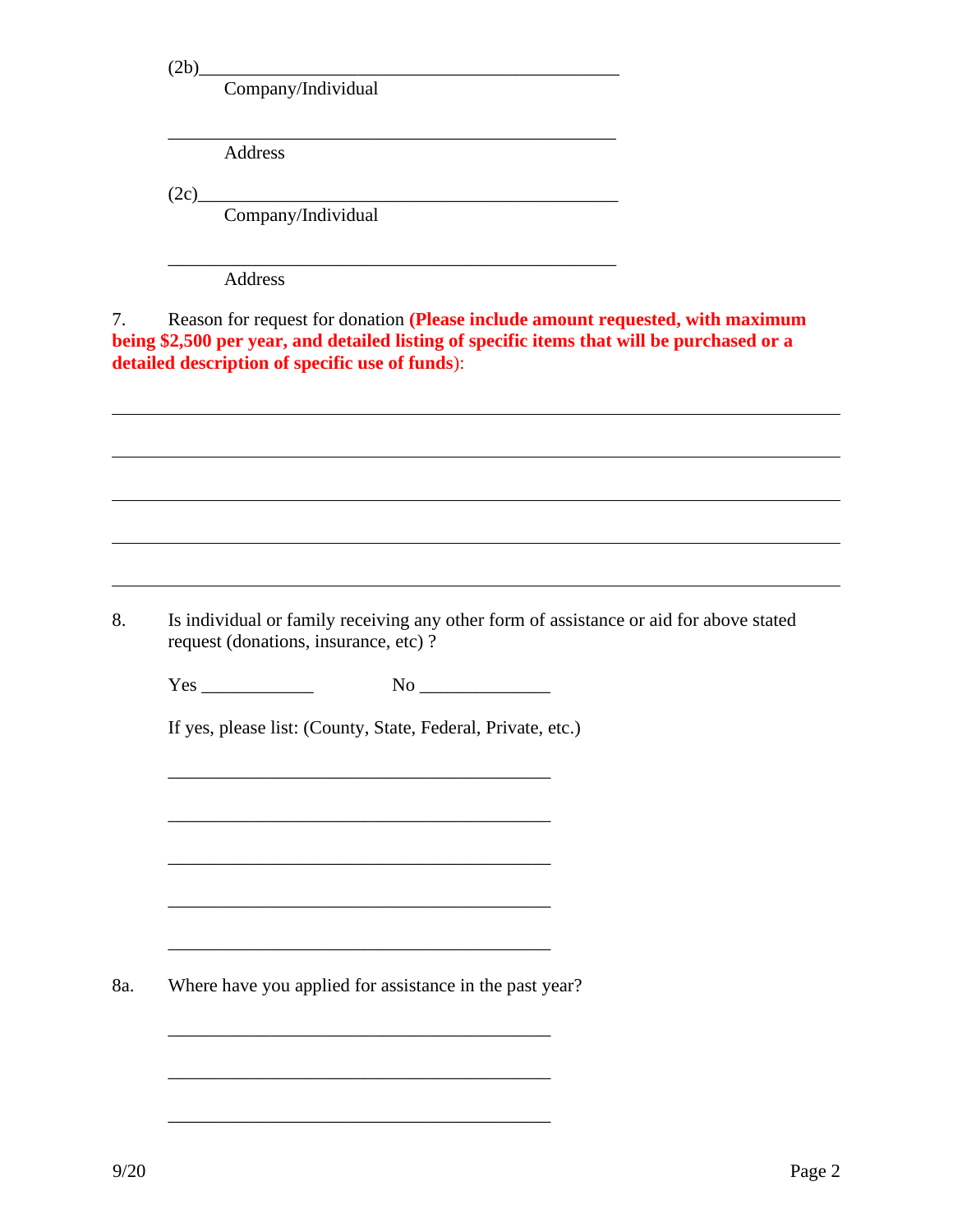| 9.    |                    |                      |                |                                     |  |
|-------|--------------------|----------------------|----------------|-------------------------------------|--|
|       | <b>ASSETS</b>      |                      | <b>AMOUNTS</b> |                                     |  |
|       | Cash               |                      |                | $\mathbb{S}^-$                      |  |
|       |                    | Institution          |                |                                     |  |
|       |                    | Institution          |                | $\mathbb{S}$                        |  |
|       |                    | Institution          |                | $\mathbb{S}$                        |  |
|       | <b>Real Estate</b> |                      |                | $\mathbb{S}$                        |  |
|       |                    | Partial/Wholly Owned | County         | Market Value                        |  |
|       |                    | Partial/Wholly Owned | County         | $\mathbb{S}$<br><b>Market Value</b> |  |
|       |                    | Partial/Wholly Owned | County         | $\mathbb{S}$<br><b>Market Value</b> |  |
| Other |                    |                      |                | \$                                  |  |
|       |                    | Description          |                | Value<br>\$                         |  |
|       |                    | Description          |                | Value                               |  |
|       |                    | Description          |                | $\mathfrak{F}$<br>Value             |  |
|       |                    | Description          |                | $\mathcal{S}$<br>Value              |  |

TOTAL ASSETS

 $\begin{array}{c|c} \n\multicolumn{3}{c|}{\textbf{\textcolor{red}{\bf S}}}\n\end{array}$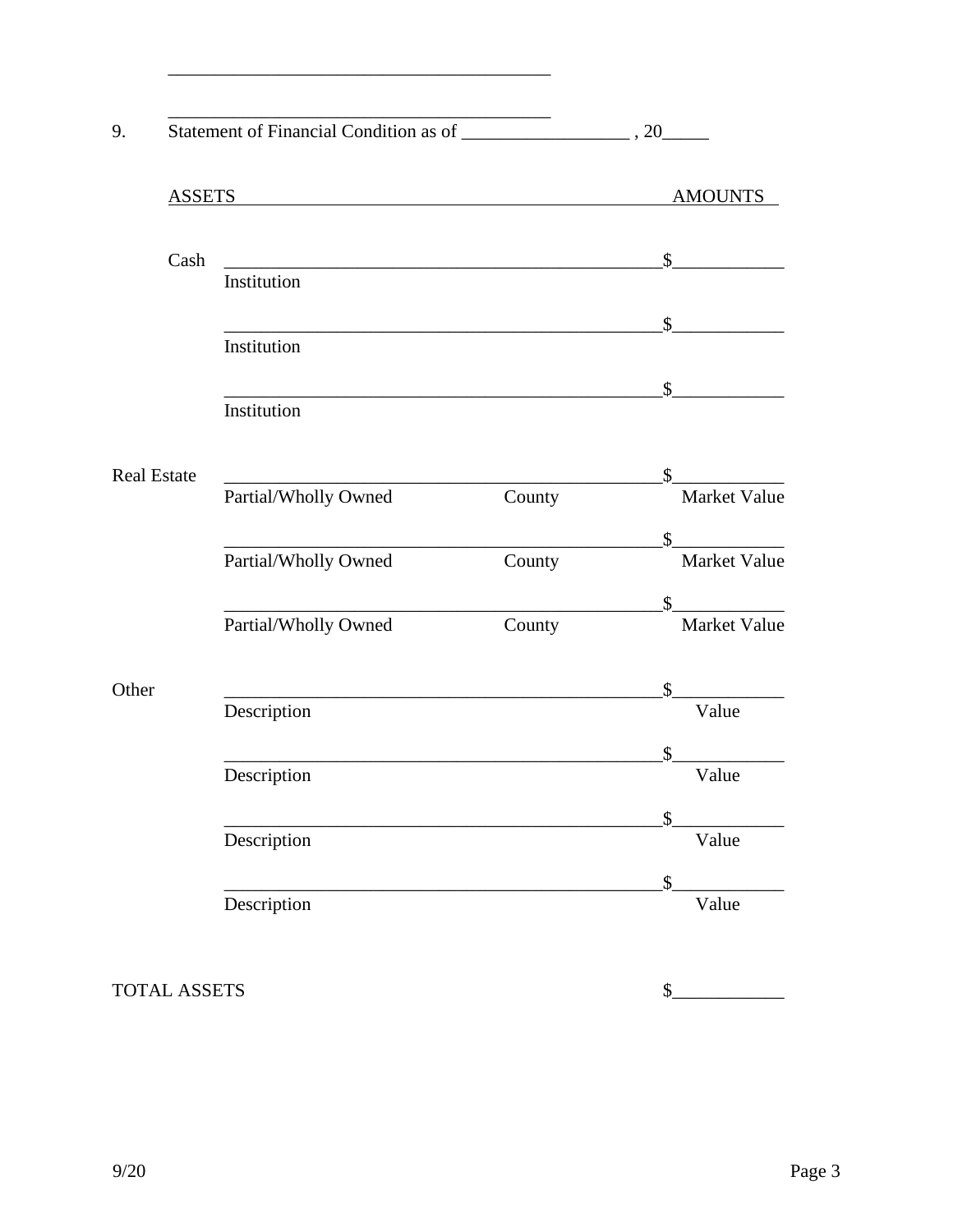| <b>LIABILITIES</b> |                                                                             | <b>AMOUNTS</b> |
|--------------------|-----------------------------------------------------------------------------|----------------|
|                    |                                                                             | $\mathbb{S}$   |
|                    | Notes Payable Lender's Name                                                 |                |
|                    |                                                                             | $\mathbb{S}$   |
|                    | Lender's Address                                                            |                |
|                    |                                                                             | $\mathbb{S}^-$ |
|                    | <u> 1989 - Johann Barn, amerikansk politiker (</u> † 1908)<br>Lender's Name |                |
|                    | <u> 1990 - Johann John Stein, markin santa a</u>                            | $\mathbb{S}$   |
|                    | Lender's Address                                                            |                |
|                    | <u> 1989 - Jan James James, politik eta idazleari (h. 1989).</u>            | $\mathbb{S}$   |
|                    | Lender's Name                                                               |                |
|                    |                                                                             | $\mathbb{S}$   |
|                    | Lender's Address                                                            |                |
|                    |                                                                             |                |
| Mortgage           | Mortgagor's Name                                                            | $\sim$ \$      |
|                    | Mortgagor's Address                                                         |                |
|                    |                                                                             | $\mathbb{S}$   |
|                    | Mortgagor's Name                                                            |                |
|                    | Mortgagor's Address                                                         |                |
|                    |                                                                             | $\mathbb{S}^-$ |
|                    | Mortgagor's Name                                                            |                |
|                    | Mortgagor's Address                                                         |                |

Other Debt (State type: taxes, bills outstanding, other) Add attachment if additional space is needed.

| <b>Type</b>              |  |
|--------------------------|--|
|                          |  |
| <b>Type</b>              |  |
|                          |  |
| <b>Type</b>              |  |
| <b>TOTAL LIABILITIES</b> |  |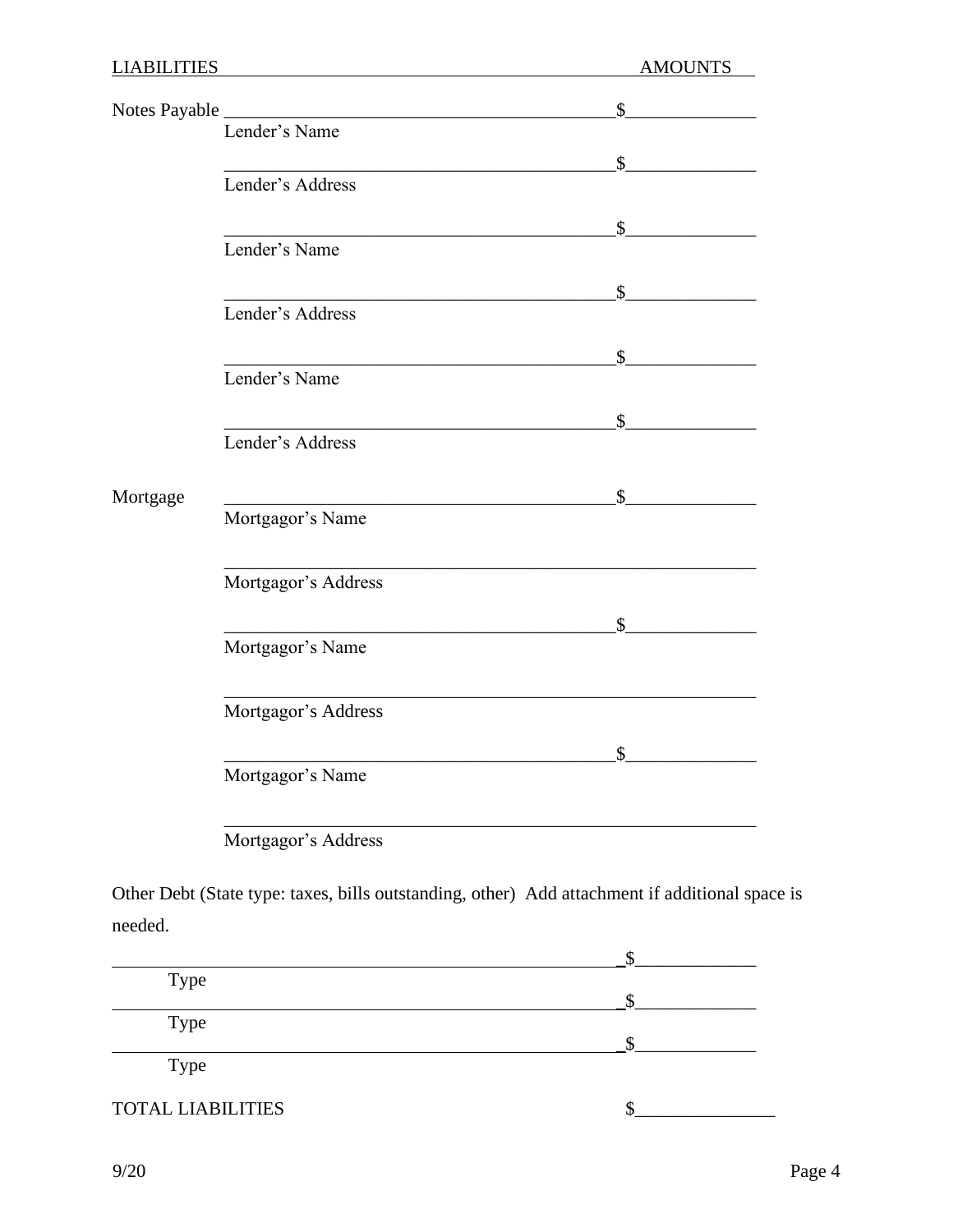# **MONTHLY EXPENSES**

**AMOUNT** 

| Housing                |                                           |                                                   | $\begin{picture}(20,20) \put(0,0){\line(1,0){100}} \put(15,0){\line(1,0){100}} \put(15,0){\line(1,0){100}} \put(15,0){\line(1,0){100}} \put(15,0){\line(1,0){100}} \put(15,0){\line(1,0){100}} \put(15,0){\line(1,0){100}} \put(15,0){\line(1,0){100}} \put(15,0){\line(1,0){100}} \put(15,0){\line(1,0){100}} \put(15,0){\line(1,0){100}} \$                                |
|------------------------|-------------------------------------------|---------------------------------------------------|------------------------------------------------------------------------------------------------------------------------------------------------------------------------------------------------------------------------------------------------------------------------------------------------------------------------------------------------------------------------------|
| Food                   |                                           |                                                   | s                                                                                                                                                                                                                                                                                                                                                                            |
| <b>Utilities</b>       | Electric                                  |                                                   | s                                                                                                                                                                                                                                                                                                                                                                            |
|                        | Gas                                       |                                                   | s                                                                                                                                                                                                                                                                                                                                                                            |
|                        | Telephone                                 |                                                   | $\frac{\S_{\frac{1}{2}}}{\S_{\frac{1}{2}}}{\S_{\frac{1}{2}}}{\S_{\frac{1}{2}}}{\S_{\frac{1}{2}}}{\S_{\frac{1}{2}}}{\S_{\frac{1}{2}}}{\S_{\frac{1}{2}}}{\S_{\frac{1}{2}}}{\S_{\frac{1}{2}}}{\S_{\frac{1}{2}}}{\S_{\frac{1}{2}}}{\S_{\frac{1}{2}}}{\S_{\frac{1}{2}}}{\S_{\frac{1}{2}}}{\S_{\frac{1}{2}}}{\S_{\frac{1}{2}}}{\S_{\frac{1}{2}}}{\S_{\frac{1}{2}}}{\S_{\frac{1}{2$ |
|                        | Others                                    |                                                   | s                                                                                                                                                                                                                                                                                                                                                                            |
|                        | <b>Transportation Automobile Payments</b> |                                                   | $\frac{\sqrt{2}}{2}$                                                                                                                                                                                                                                                                                                                                                         |
|                        | Gasoline                                  |                                                   | $\sim$                                                                                                                                                                                                                                                                                                                                                                       |
| Insurance              | Medical                                   |                                                   | s                                                                                                                                                                                                                                                                                                                                                                            |
|                        | Life                                      |                                                   | s                                                                                                                                                                                                                                                                                                                                                                            |
|                        | Automobile                                |                                                   | s                                                                                                                                                                                                                                                                                                                                                                            |
| Medical                | Doctors                                   |                                                   | s                                                                                                                                                                                                                                                                                                                                                                            |
|                        | Hospital                                  |                                                   | $\frac{1}{2}$                                                                                                                                                                                                                                                                                                                                                                |
|                        | Medication                                |                                                   | s                                                                                                                                                                                                                                                                                                                                                                            |
| <b>Charge Accounts</b> |                                           |                                                   | $\frac{\S_{\frac{1}{2}}}{\S_{\frac{1}{2}}}{\S_{\frac{1}{2}}}{\S_{\frac{1}{2}}}{\S_{\frac{1}{2}}}{\S_{\frac{1}{2}}}{\S_{\frac{1}{2}}}{\S_{\frac{1}{2}}}{\S_{\frac{1}{2}}}{\S_{\frac{1}{2}}}{\S_{\frac{1}{2}}}{\S_{\frac{1}{2}}}{\S_{\frac{1}{2}}}{\S_{\frac{1}{2}}}{\S_{\frac{1}{2}}}{\S_{\frac{1}{2}}}{\S_{\frac{1}{2}}}{\S_{\frac{1}{2}}}{\S_{\frac{1}{2}}}{\S_{\frac{1}{2$ |
| (Specify)              |                                           |                                                   | $\sim$                                                                                                                                                                                                                                                                                                                                                                       |
|                        |                                           |                                                   |                                                                                                                                                                                                                                                                                                                                                                              |
|                        |                                           |                                                   | \$                                                                                                                                                                                                                                                                                                                                                                           |
|                        |                                           |                                                   |                                                                                                                                                                                                                                                                                                                                                                              |
| Loans (Specify)        |                                           |                                                   | $\mathbb{S}$                                                                                                                                                                                                                                                                                                                                                                 |
|                        |                                           | <u> 1989 - Johann Barbara, martxa alemaniar a</u> | \$                                                                                                                                                                                                                                                                                                                                                                           |
|                        |                                           |                                                   | $\mathbb{S}$                                                                                                                                                                                                                                                                                                                                                                 |
|                        |                                           |                                                   | $\mathbb{S}$                                                                                                                                                                                                                                                                                                                                                                 |
| Taxes (Specify)        |                                           | <u> 1980 - Jan Barbara (j. 1980)</u>              | $\mathbb{S}$                                                                                                                                                                                                                                                                                                                                                                 |
|                        |                                           |                                                   | \$                                                                                                                                                                                                                                                                                                                                                                           |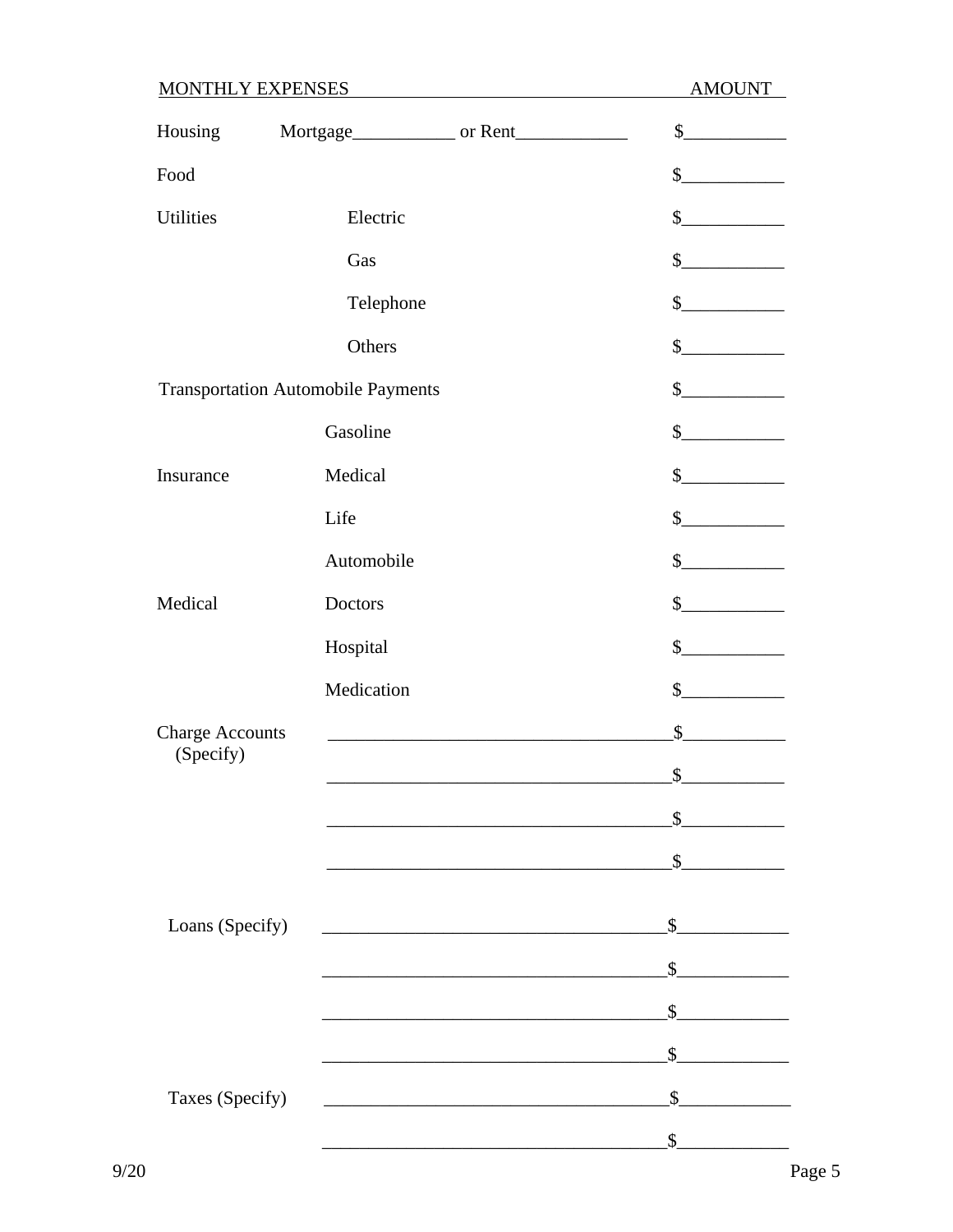|                                                    |                                                                                                                       | \$            |
|----------------------------------------------------|-----------------------------------------------------------------------------------------------------------------------|---------------|
| <b>Other Expenses</b>                              | <u> 1989 - Johann Barbara, martin amerikan basar dan berasal dan berasal dalam basar dalam basar dalam basar dala</u> | $\mathbb{S}$  |
| (Specify)                                          |                                                                                                                       | $\sim$        |
|                                                    |                                                                                                                       | $\sim$        |
| <b>TOTAL MONTHLY EXPENSES</b>                      |                                                                                                                       | $\mathbb{S}$  |
|                                                    | SOURCES OF MONTHLY INCOME                                                                                             | <b>AMOUNT</b> |
| Salary                                             | <b>Employer's Name</b>                                                                                                | $\mathbb{S}$  |
|                                                    | <b>Employer's Name</b>                                                                                                | $\mathbb{S}$  |
|                                                    |                                                                                                                       |               |
|                                                    | Bonus, Tips & Commission                                                                                              | $\mathbb{S}$  |
| Dividends and Interest <b>Exercísies CONSUMERS</b> |                                                                                                                       | $\sim$        |
|                                                    | <u> 2000 - 2000 - 2000 - 2000 - 2000 - 2000 - 2000 - 2000 - 2000 - 2000 - 2000 - 2000 - 2000 - 2000 - 2000 - 200</u>  | $\mathbb{S}$  |
| <b>Real Estate Income</b>                          |                                                                                                                       | \$            |
|                                                    |                                                                                                                       | ¢             |
| Farm Income                                        |                                                                                                                       | \$            |
|                                                    |                                                                                                                       | $\sim$        |
|                                                    |                                                                                                                       |               |

Other (please state type: alimony, child support):

| type |  |
|------|--|
|      |  |
| type |  |

## TOTAL SOURCES OF MONTHLY INCOME

 $\frac{1}{2}$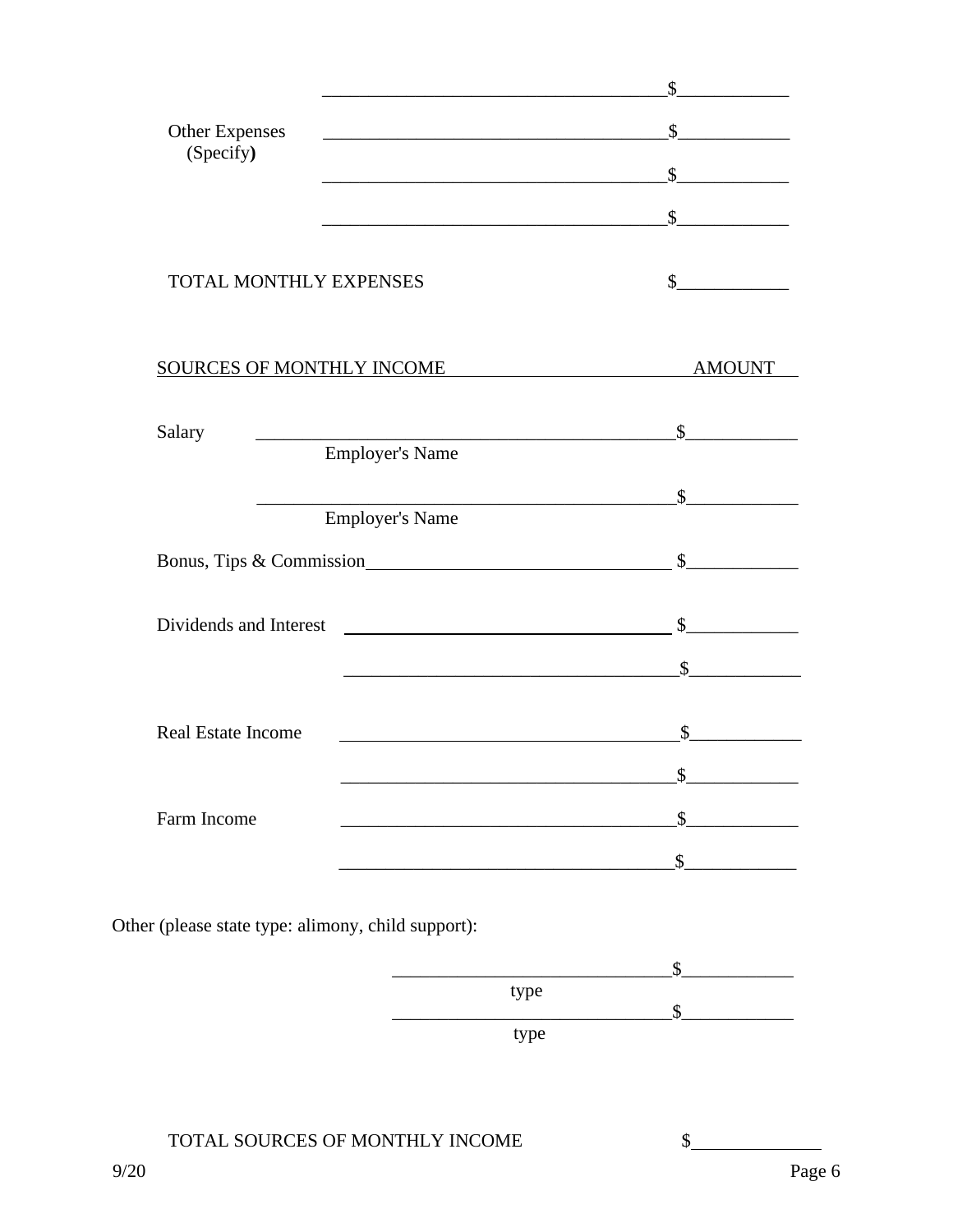10. Please list three **(3)** references **(not affiliated with Decatur County REMC, its subsidiaries or a Trustee of Decatur County REMC Community Trust, Inc.)**

| Name    |      | Phone        |          |
|---------|------|--------------|----------|
| Address | City | State        | Zip Code |
| Name    |      | Phone        |          |
| Address | City | State        | Zip Code |
| Name    |      | Phone        |          |
| Address | City | <b>State</b> | Zip Code |